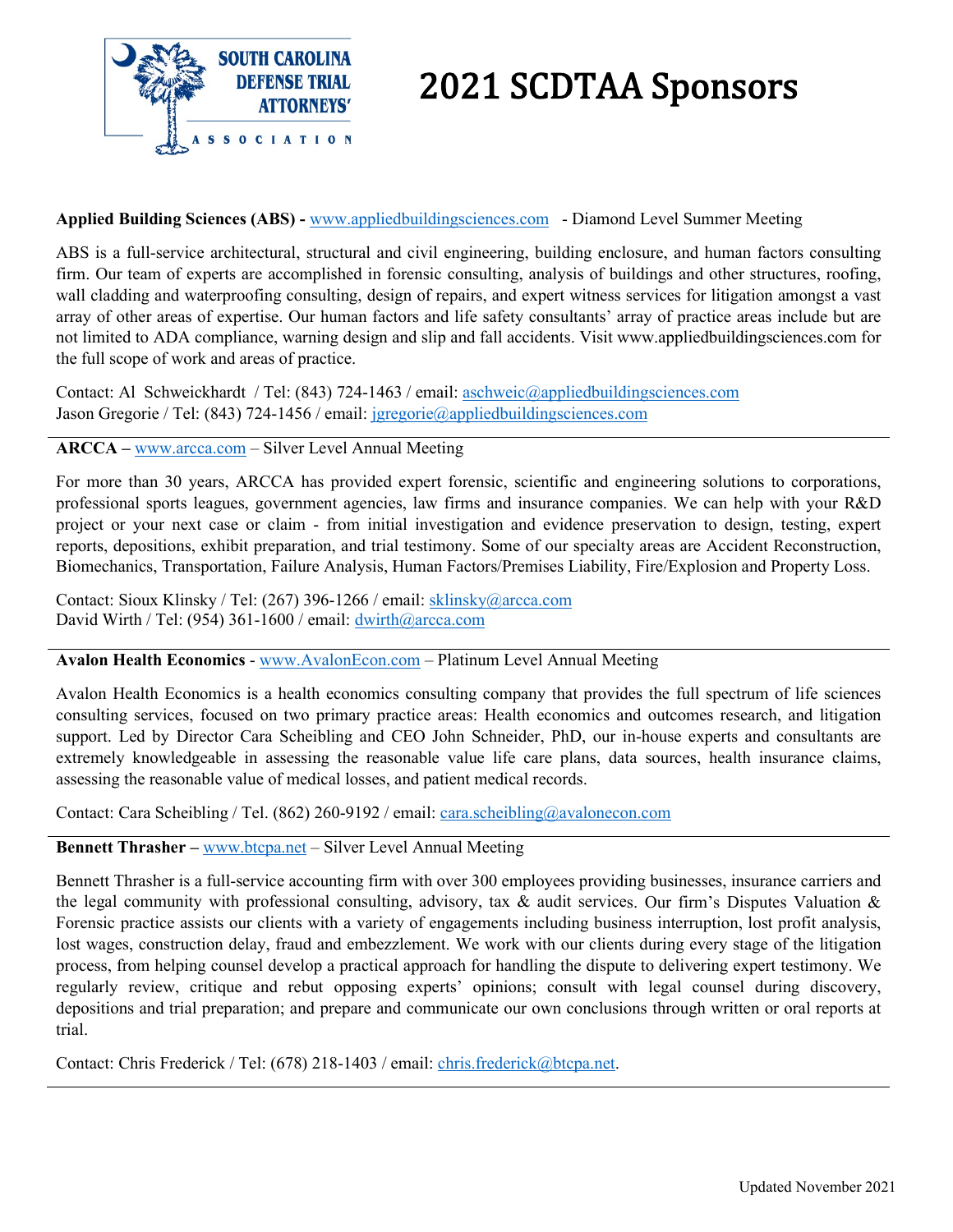## **BRC** – [www.brconline.com](http://www.brconline.com/) – Silver Level Annual Meeting

BRC is a professional services firm specializing in biomechanical analysis and accident reconstruction. Our qualified and experienced experts include physicians who hold degrees or advanced degrees in engineering and have explained injuries to thousands of clients and jurors throughout the nation. For over 30 years, BRC has analyzed injuries involving automobiles, motorcycles, bicycles, aircraft, spacecraft, watercraft, tractor-trailers, trains, ATVs, helmets, pedestrianautomobile, forklifts, industrial equipment, power tools, sports/exercise equipment, amusement park rides, trampolines, elevators/escalators, falling objects and slip, trip and fall events.

Contact: Thomas Architect / Tel. (210) 582-0685 / email: [tarchitect@brconline.com](mailto:tarchitect@brconline.com)

### **DELTA |v| -** [www.deltavinc.com](http://www.deltavinc.com/) - Silver Level Summer and Annual Meeting

In the aftermath of a motor vehicle accident, you need a forensic engineering firm that can act fast—without sacrificing accuracy. At DELTA |v|, we combine the finest brains with the best technology, filtering the physical evidence of a vehicle collision to get you all the insight you need to reach resolution—quickly. When time and accuracy matter most, trust DELTA |v|.

Contact: Karina Tabron (Marketing Manager) / Tel: (704) 525-5700 / email: [marketing@deltavinc.com](mailto:marketing@deltavinc.com)

## **DISCO -** [www.csdisco.com](http://www.csdisco.com/) **-** Silver Level Summer and Annual Meeting

DISCO is a legal technology company that applies artificial intelligence and cloud computing to legal problems to help lawyers and legal teams improve legal outcomes for their clients. Corporate legal departments, law firms, and government agencies around the world use DISCO for ediscovery, case management, compliance, disputes, and investigations.

Contact: Brad Keckler / Tel: (631) 455-1622 / email: [keckler@csdisco.com](mailto:keckler@csdisco.com)

**Dixon Hughes Goodman** - <https://www.dhg.com/> **-** Gold Level Summer Meeting

DHG is a leading professional services firm offering assurance, tax and advisory services. Our forensic & valuation services practice is a multidisciplinary team of professionals including forensic accountants, forensic technologists and business valuation professionals. Our service offerings include dispute consulting & litigation support services, forensic accounting and investigative services, valuation services, commercial damages, forensic technology, and personal economic damages.

Contact: Tricia Yount / Tel: (843) 727-3270 / email: Tricia. Yount@dhg.com

**Elliott Davis** – [www.elliottdavis.com](http://www.elliottdavis.com/) – Gold Level Annual Meeting

Elliott Davis a leading business solutions firm offering a full spectrum of services in the areas of tax, comprehensive assurance, and consulting services to diverse businesses, organizations, and individuals. With a network of nearly 800 forward-thinking professionals in major domestic markets and alliance resources across the globe, the organization is one of the fastest-growing accounting firms in the United States. Elliott Davis has been providing innovative solutions since its founding in 1920.

Contact: Jay E. Gibson, Jr., CPA/ABA, CVA / (864) 370-5617 / email: [Jay.Gibson@elliottdavis.com](mailto:Jay.Gibson@elliottdavis.com)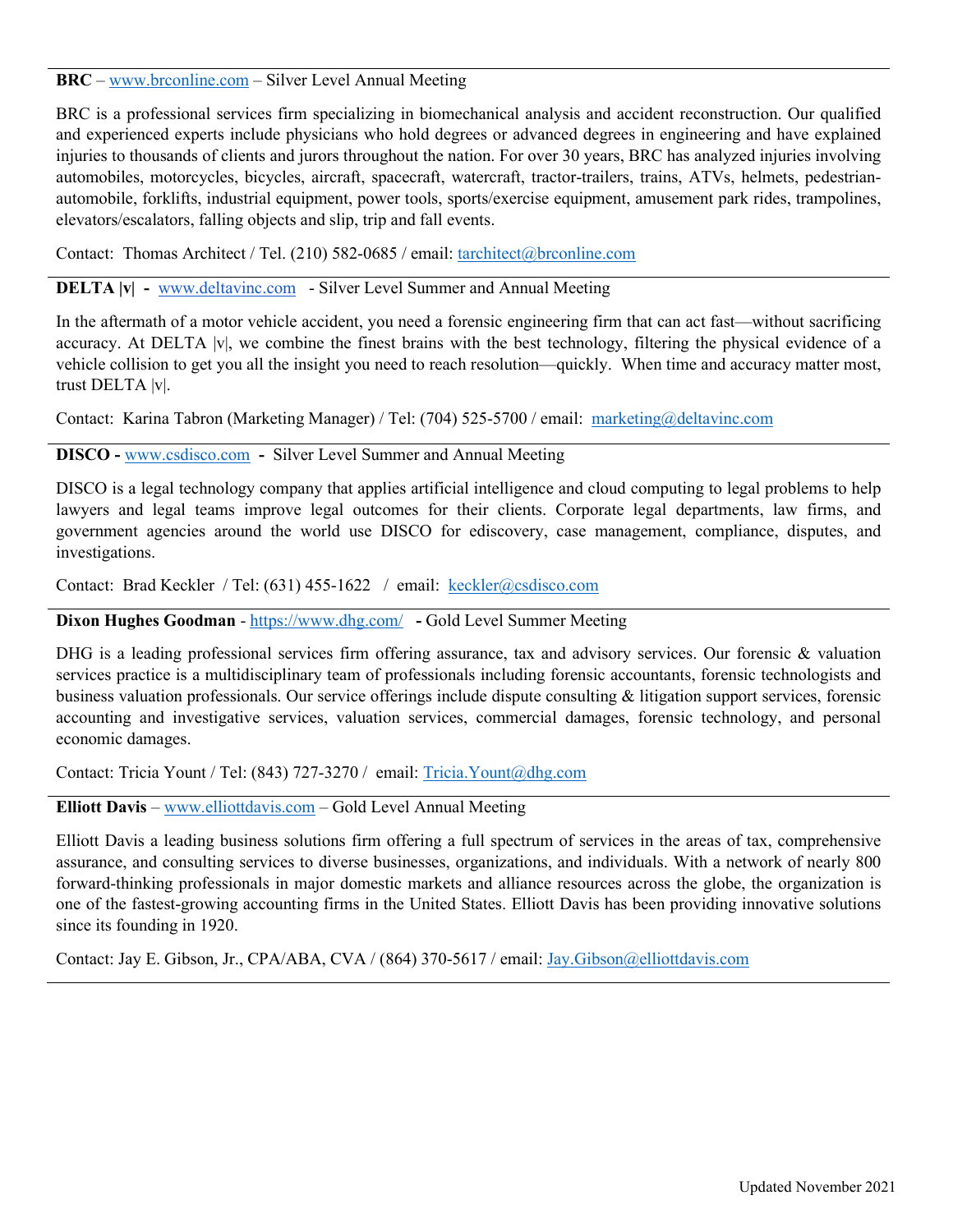## **Engineering Systems, Inc. (ESi)** – [www.esi-website.com](http://www.esi-website.com/) **-** Silver Level Summer and Annual Meeting

ESi is an engineering investigation and analysis firm uniquely positioned to meet the varied and often specialized needs of our clients. Our consultants pair technical expertise with in-depth industry knowledge to ensure that we are responsive and relevant in the services we provide. With highly qualified personnel and state-of-the-art test facilities, labs, and equipment, ESi provides clients with access to our full range of engineering capabilities and can assemble the right team for virtually any project. ESi has worked with clients and on projects in all 50 states, as well as with numerous companies, organizations, and governments internationally. Our offices and testing facilities have expanded over the last 30 years to include 17 offices in 14 states across the country.

Contact: Heather Uhrinek Slatton / Tel: (678) 990-3280 / email: [hlslatton@engsys.com](mailto:hlslatton@engsys.com)

### **exigent -** <https://www.exigent-group.com/> **-** Platinum Level Summer Meeting

Exigent's forensic consulting division is comprised of highly qualified and tenured testifying experts. Our experts are leaders in their respective fields and are accomplished scientists with proven track records of achievement in research, teaching and industry. Attorneys and claims adjusters hire our experts for investigation, reports and testimony where technical and scientific answers are needed to resolve complex litigation and insurance claims.

Contact: Sarah Tredennick / Tel: (610) 255-2171 / email: [STredennick@Exigent-Group.com](mailto:STredennick@Exigent-Group.com)

**Exponent –** [www.exponent.com](http://www.exponent.com/) **-** Silver Level Summer and Annual Meeting

Exponent is an international engineering, scientific, and regulatory consulting firm that brings together more than 90 different disciplines to address complex issues facing industry and government today. For over 50 years we have provided engineering, scientific, construction, environmental, and health consulting services to corporations, insurance carriers, government agencies, law firms and individuals. Exponent employees nearly 900 technical experts and serves various industries, including: chemical, construction and infrastructure, consumer electronics and products, defense, security and information technology, food and beverage, life sciences and healthcare, manufacturing technology and industrial equipment, oil and gas, transportation, and utilities.

Contact: Myra Dyer / Tel: (678) 412-4817 / email: [mdyer@exponent.com](mailto:mdyer@exponent.com)

**InQuis Global** – [www.inquisglobal.com](http://www.inquisglobal.com/) **-** Silver Level Summer and Annual Meeting

InQuis is a forensic expert witness firm specializing in the areas of life care planning and vocational/wage loss analysis. Our nationally recognized experts practice in both Federal and State Courts throughout the United States and handle cases in the areas of medical malpractice, products liability, personal injury, mass torts and workers compensation. Our services include litigation consultation, expert deposition and trial preparation, and forensic expert witness trial reporting and testimony. Jud Wooddy, Esq., General Counsel and Founder of InQuis.

Contact: Jud Wooddy / Tel: (843) 566-4208 / email: [jwooddy@inquisglobal.com](mailto:jwooddy@inquisglobal.com)

**J.S. Held –** [www.jsheld.com](http://www.jsheld.com/) **-** Silver Level Summer and Annual Meeting

J.S. Held serves the legal community on complex disputes through forensic investigations, claims analysis, litigation support, and expert witness testimony. We've assembled a team of professionals with niche expertise to analyze and provide solutions on construction, environmental, engineering, accounting, restoration, and equipment matters. Our experts deliver the news through clear and defensible testimony addressing the matter at hand.

Contact: Donna Preziuso Webb / Tel: (540) 333-9775 / email: [DPreziuso@jsheld.com](mailto:DPreziuso@jsheld.com)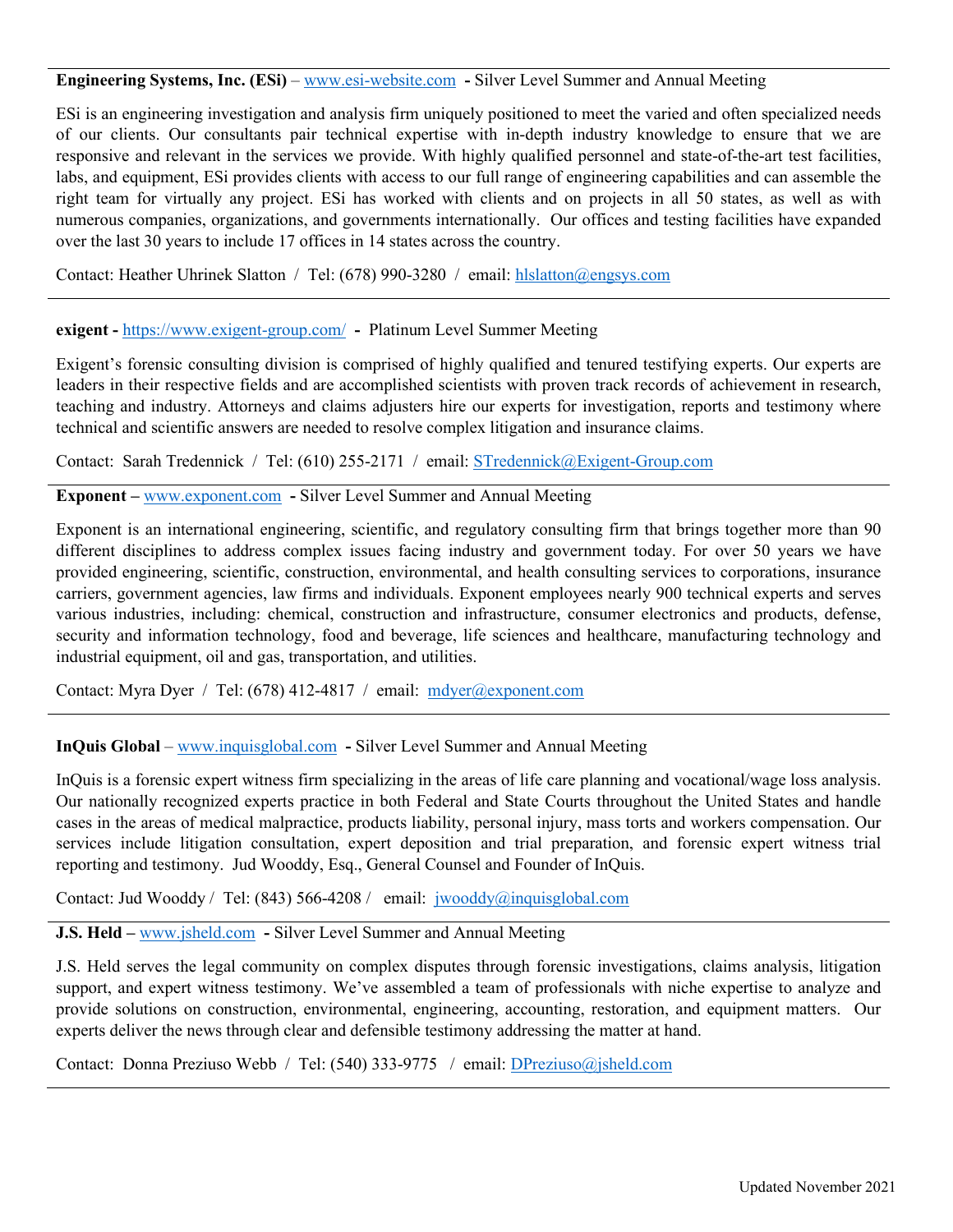## **Juris Medicus -** [www.JurisMedicus.net](http://www.jurismedicus.net/) - Silver Level Annual Meeting

Juris Medicus is a national leading medical expert and legal services firm that delivers dependable solutions protecting a lawyer's time and deadlines allowing them to focus on case strategy. For over 10 years, Juris Medicus has met 99.9% of its clients' deadlines in over 9,000 cases by recruiting and educating the best 250+ medical experts, following The JM Process and supporting our clients through the legal process with a top-notch case management team of experienced paralegals. Juris Medicus has been in South Carolina now for 8 months and has over 40 local practicing medical experts in SC and has assisted on over 36 cases.

Contact: Susan deHoll / Tel: (803) 748-6767 / email: [sdeholl@jurismedicus.net](mailto:sdeholl@jurismedicus.net)

**Moore Medical Consulting LLC -** <https://mooremedicalconsulting.com/> **-** Silver Level Annual Meeting

Moore Medical Consulting was founded in 2013 by Lindsay Moore to provide litigation support to the legal community when medical expertise is needed. As a nationally certified Physician Assistant and Certified Life Care Planner, Lindsay continues to work in the clinical setting adding credibility to her knowledge and expertise. She is an expert who is detail oriented, timely, and reliable. Lindsay can review a plaintiff's life care plan for appropriate methodology and accuracy, develop questions for depositions of involved parties, review medical records and provide a medical chronology or summary, and review prior medical expenses to ensure they are reasonable and customary. When you need an expert you can count on, call Moore Medical Consulting LLC!

Contact: Lindsay Moore, PA-C, CLCP / Tel: (843) 628-3377 / email: [lmoore@mooremedicalconsulting.com](mailto:lmoore@mooremedicalconsulting.com)

**Rimkus Consulting Group, Inc.** – [www.rimkus.com](http://www.rimkus.com/) - Silver Level Summer and Annual Meeting

Rimkus Consulting Group, Inc. is a worldwide provider of forensic consulting services to insurance companies, law firms, corporations and government agencies. Rimkus has built a reputation on quality and integrity in the resolution of a broad range of complex property and liability claims and disputes. Rimkus specializes in the investigation and analysis of energy and construction disputes, environmental toxic torts, toxicology and food safety matters, fires and explosions, building and structural damages, vehicle accidents, injury biomechanics, product and equipment failures, and related issues. Offering a reliable approach to resolving complex issues for more than thirty-five years, clients have come to rely on Rimkus for their forensic engineering and technical consulting needs.

Contact: Ella Karch / Tel: (704) 896-6227 / email: [ekarch@rimkus.com](mailto:ekarch@rimkus.com)

**SEA Limited** – [www.sealimited.com](http://www.sealimited.com/) - Silver Level Summer Meeting and Sapphire Level Annual Meeting

A powerful resource in litigation for nearly 50 years, S-E-A is a multi-disciplined forensic engineering, fire investigation and visualization services company specializing in failure analysis. S-E-A's full-time staff consists of licensed/registered professionals who are experts in their respective fields. S-E-A offers a complete investigative service, including: marine, mechanical, biomechanical, electrical, civil and materials engineering, as well as fire investigation, industrial hygiene services, visualization services, and a fully equipped chemical laboratory. These disciplines interact to provide a thorough and independent analysis that will support any subsequent litigation. Should animations, graphics or medical illustrations be needed, S-E-A's imaging sciences team can work closely with field staff to clearly depict what really happened. In addition, S-E-A offers an unrivaled array of pre-market product testing and ongoing quality research services. Clients have an added measure of confidence in the integrity of their products knowing that S-E-A's advanced analytical and testing tools have been employed in the search for defects or weaknesses.

Contact: Steve Price / Tel: (704) 357-1402 / email: [sprice@sealimited.com](mailto:sprice@sealimited.com)